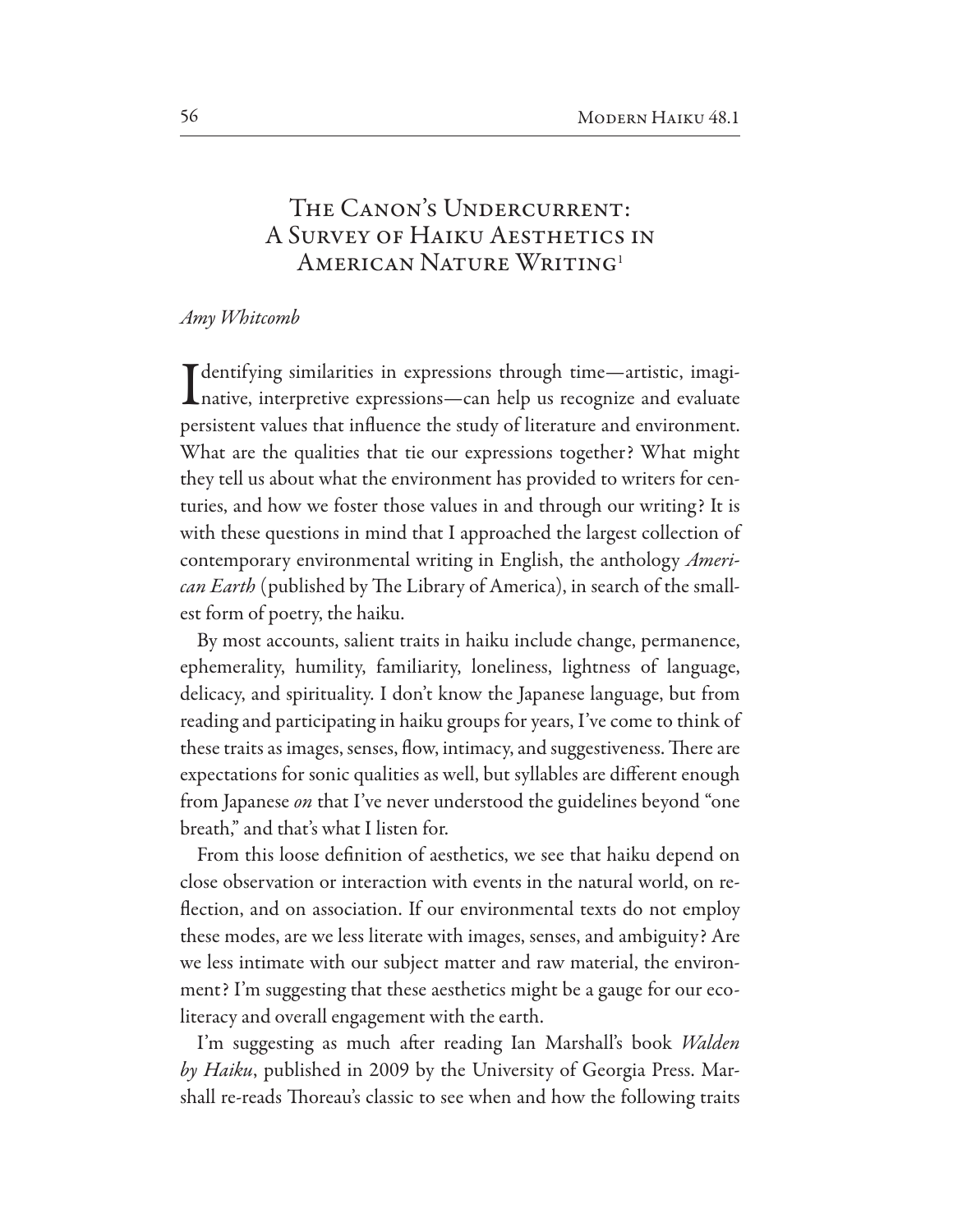appear: ideas represented in natural images, diminished boundary between self and world, and appreciation for simplicity, humility, and solitude. These are further discussed by Marshall as paradox/juxtaposition, oneness/universality, compassion, humor, surprise, acceptance, present moment, and my favorite, "comforting vastness."<sup>2</sup>

*Walden*, remember, was produced nearly one hundred years before haiku infiltrated mainstream American culture by an author widely considered quintessentially American.

When Marshall detects the above traits in Thoreau's prose, he applies any of several techniques to render the original passage in haiku: he flips the word order, he condenses descriptions (from interspersed within a whole paragraph to being adjacent in one line), he cuts overt similes, he changes verb tense or point of view.

What does he find? Hundreds of pretty strong poems from paragraphs in *Walden*. Thoreau's writing exhibits juxtaposition, concrete imagery, and sensory representation in much the same way as haiku. Among other insights, Marshall also finds that his own sensibilities as a reader and writer, what he calls "stylistic tendencies," affected his selections and edits.

Do the aesthetics Marshall identified trace from *Walden* to contemporary writing? Is there an undercurrent to our environmental writing canon? In *Walden by Haiku*, Marshall peeks at an excerpt of Terry Tempest Williams' book Refuge from the 1990s and finds a handful of haiku. Other haiku enthusiasts have discussed haiku aesthetics in other literature, such as Michael Dylan Welch's examination of poetry by e.e. cummings.<sup>3</sup> I attempted a more comprehensive search.

American Earth: Environmental Writing Since Thoreau was edited by journalist and activist Bill McKibben and published in 2008.<sup>4</sup> It contains writings from over 100 authors responding to pollution, habitat degradation, energy use, and other environmental phenomena in poetry and prose as varied as Mary Austin's "The Scavengers," Gifford Pinchot's "Prosperity," Loren Eiseley's "How Flowers Changed the World," and Julia Butterfly Hill's "The Legacy of Luna." I read its 900 pages open to notice haiku aesthetics and actively seeking images that encapsulated a larger meaning or message. I read only prose, not poetry contributions, and I marked passages of haiku aesthetics while I read. I returned to craft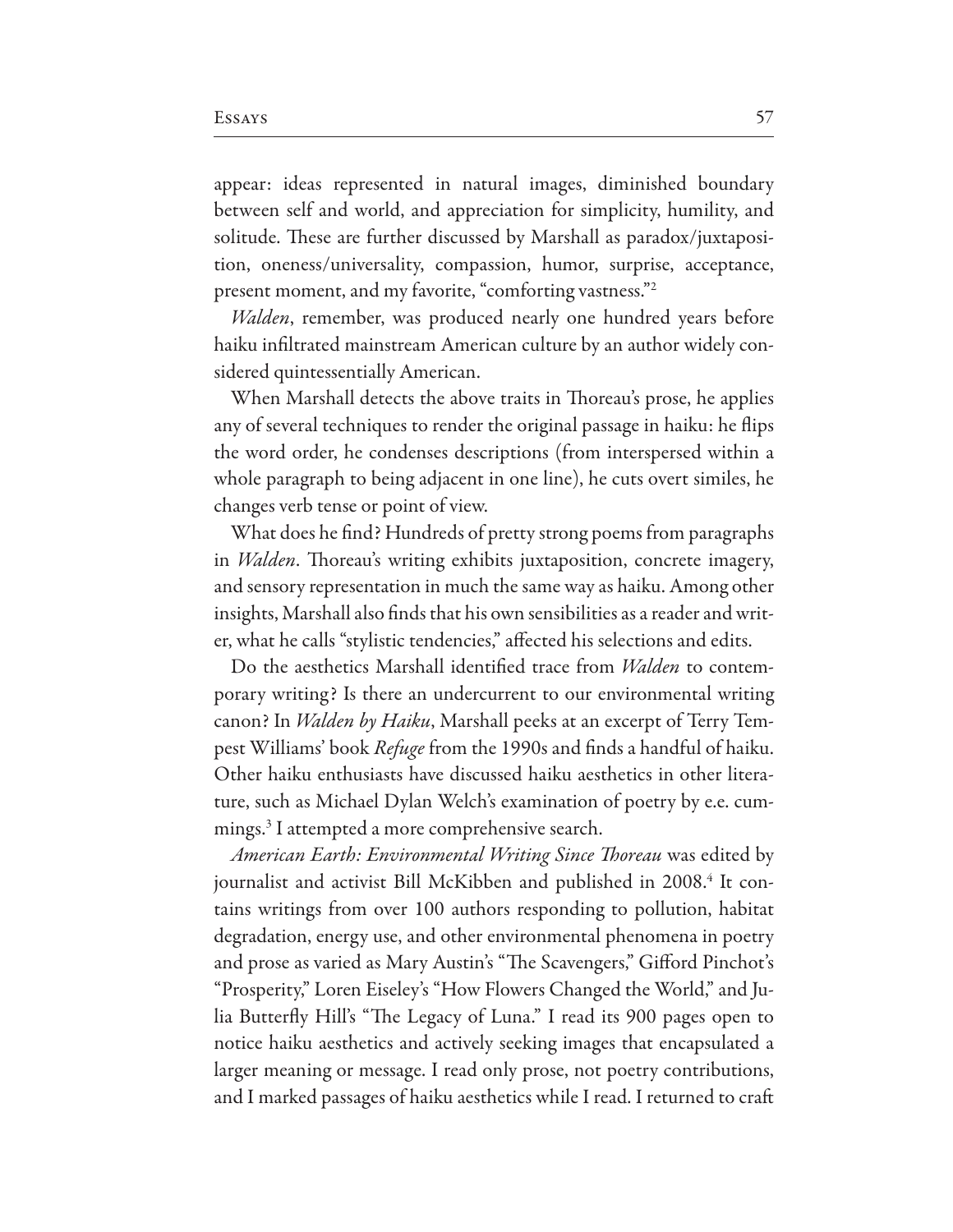the haiku soon after, within an hour, and returned later, sometimes weeks later, to type and collate my poems. I performed this work at home, in the office at school, in the morning, at night—that is to say that my own "stylistic tendencies" were present and variable along the way. I culled the collection once while typing up the poems, when I saw the haiku removed from their context. I culled it again as I cleaned the collection for analysis, when I scrutinized the poems more closely for images, senses, flow, intimacy, and suggestiveness.

I did not doubt that I would identify haiku aesthetics and craft strong haiku from the extensive prose pieces in American Earth. I read approximately half a million words from eighty authors. I found and crafted four hundred sixty-seven haiku.<sup>5</sup> Yes, haiku aesthetics trace through the canon. I wanted to know if the presence of these aesthetics, in the form of found haiku, exposed patterns and implied answers to my questions about a nurturing exchange between literature and environment. Here is small sample of what I found:

Skin from the back of the last animal our exposed frontier

George Catlin From "Letters and Notes on the Manners, Customs, and Condition of the North American Indians" 1841

Treetop Taking the wind Into my pulses

> John Muir From "A Wind-Storm in the Forest" 1894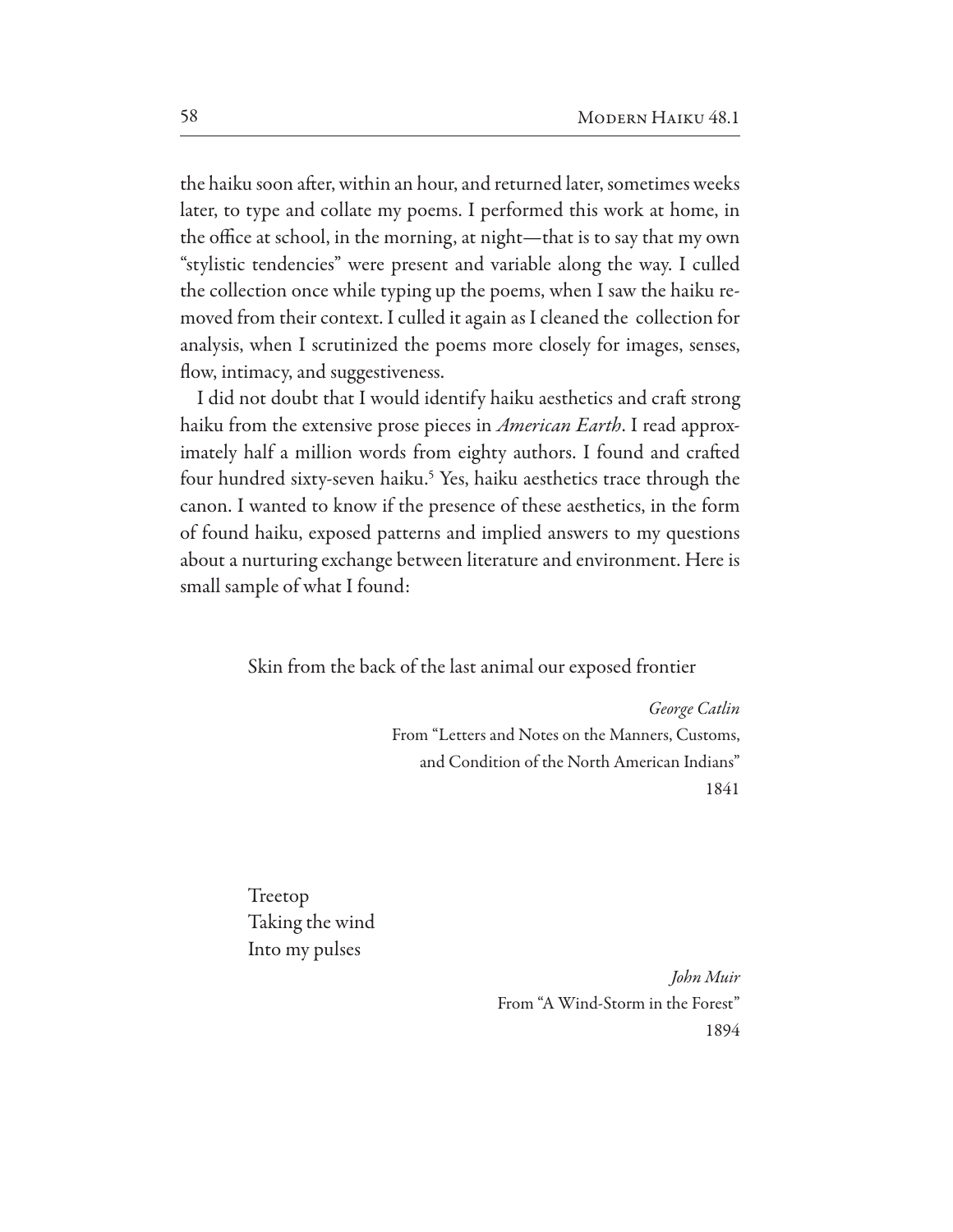North woods I paddle my cedar shell In every direction

> W.H.H. Murray From "Adventures in the Wilderness" 1869

A cardinal Makes a point In green woods

> Theodore Roosevelt From "To Frank Michler Chapman" 1899

In the nest A little more breath Than noise

> Mary Austin From "The Scavengers" 1903

At the water trough Nuzzling the surface Dust dust dust

> John Steinbeck From "The Grapes of Wrath" 1939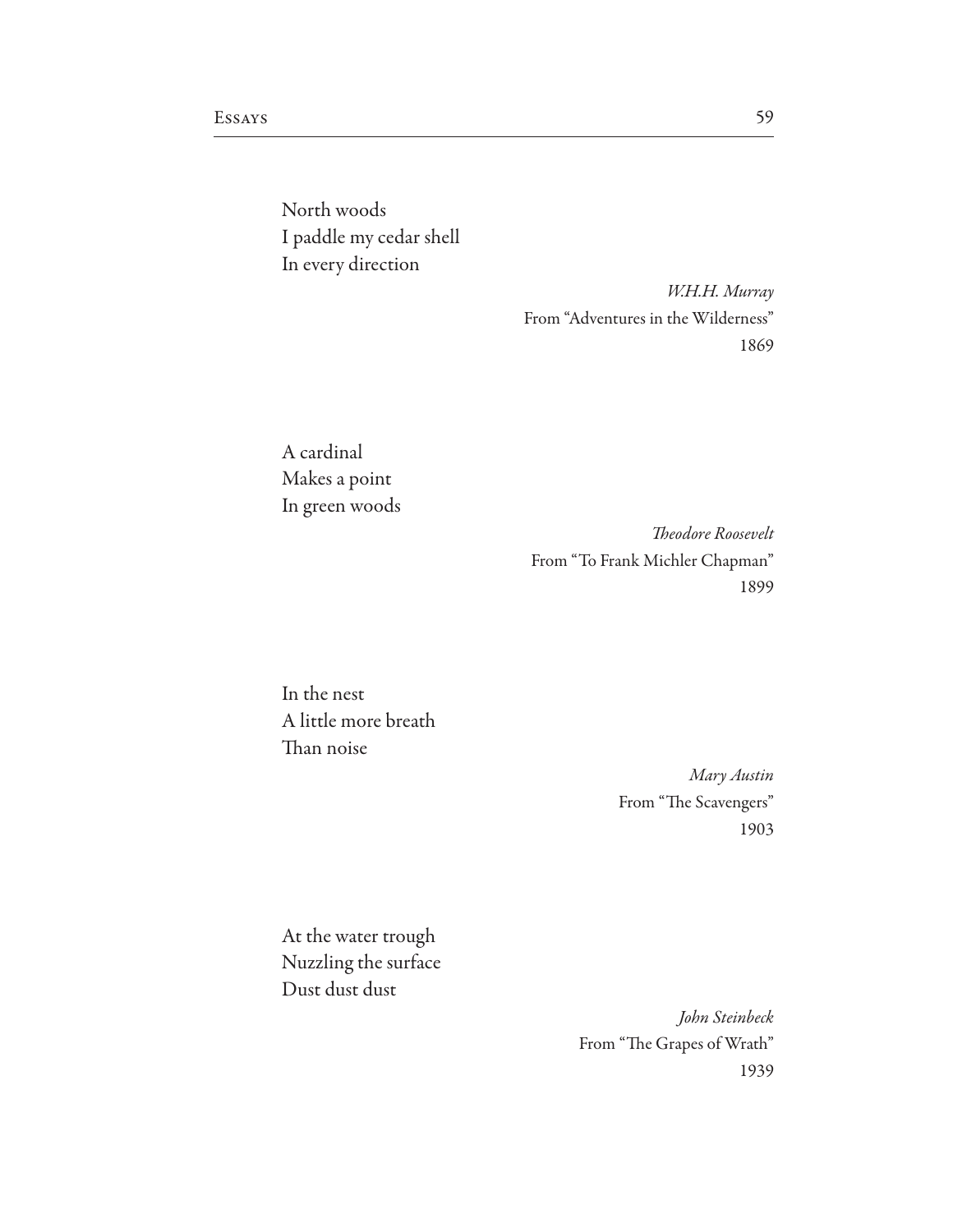The shovel Good points in need Of gentler use

> Aldo Leopold From "A Sand County Almanac" 1949

Tongue out war on the tip

E.B. White From "Sootfall and Fallout" 1956

Uneaten leaves the heaps of many-hued feathers

Rachel Carson From "Silent Spring" 1962

Sitting With my doctor Maples scarlet and gold Lyndon B. Johnson From "Remarks at the Signing of the Highway Beautification Act of 1965"

1965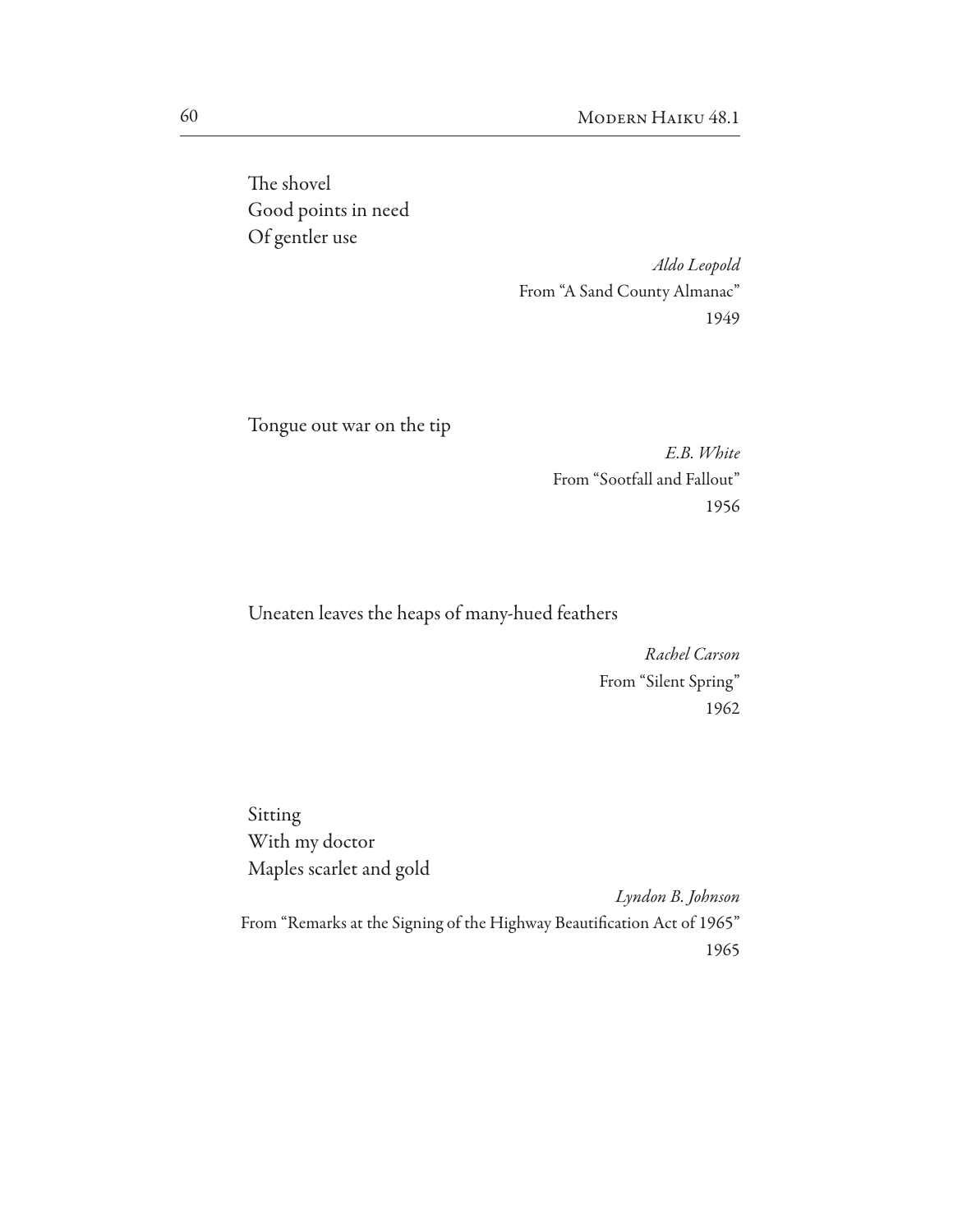Descending Into the canyon The roar of motors

> Edward Abbey From "Polemic: Industrial Tourism and the National Parks" 1968

Earth Day Schoolkids wash the windows Of a subway train

> Joseph Lelyveld From "Millions Join Earth Day Observances Across the Nation" 1970

Energy strategy: In the attic dusting off Old values

> Amory B. Lovins From "Energy Strategy: The Road Not Taken?" 1976

Our place -Most of the scars Grassed over

> Wendell Berry From "The Making of a Marginal Farm" 1981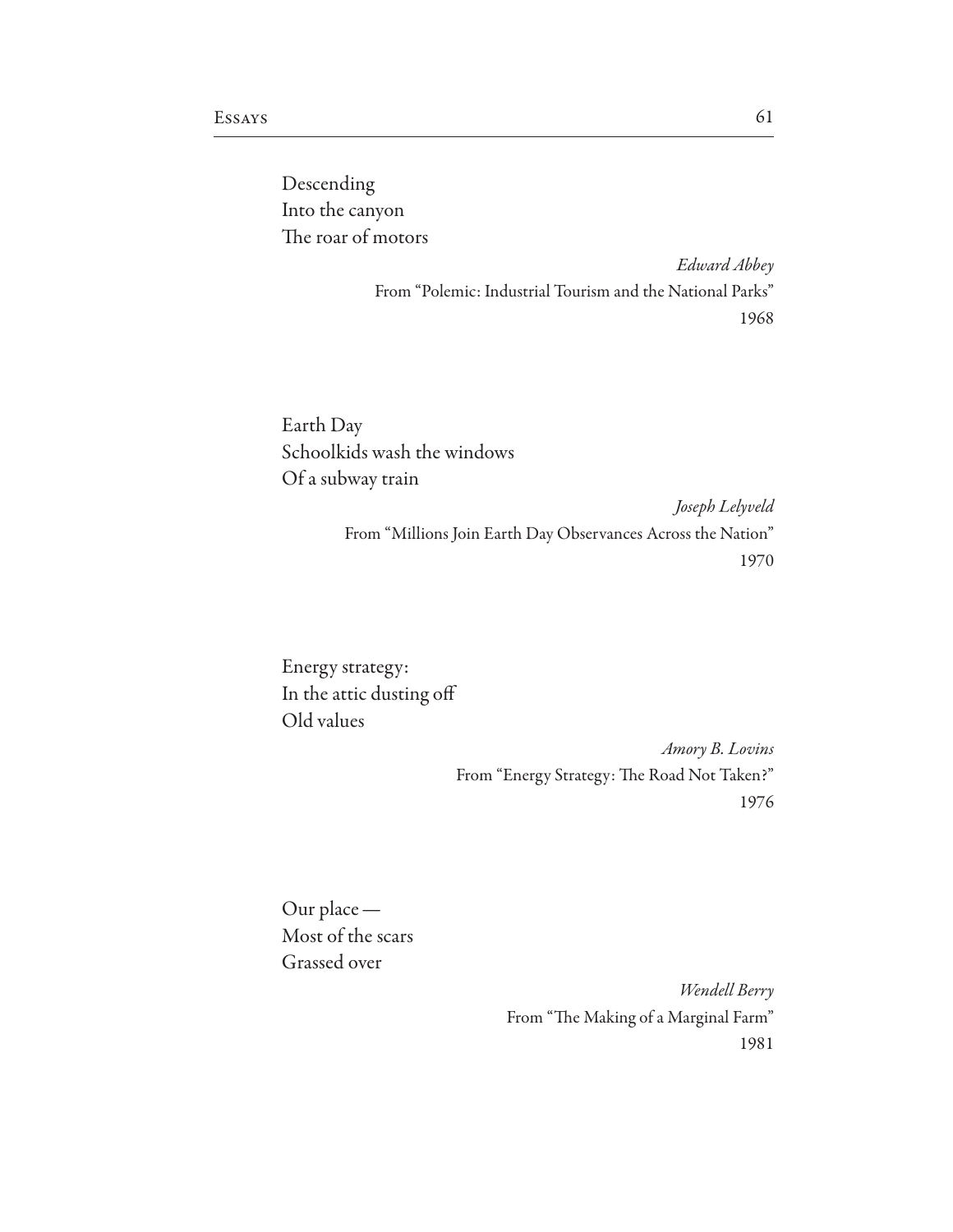New garden Killing the snake Eve and I learned nothing

> Alice Walker From "Everything is a Human Being" 1989

Another test Ravens watch The desert heave

> Terry Tempest Williams From "Refuge: An Unnatural History of Family and Place" 1991

Westward expansion The lone wolf over The next ridge

> Rick Bass From "The Ninemile Wolves" 1992

Casino lobby Not one cricket In the potted tree

> Ellen Meloy From "The Flora and Fauna of Las Vegas" 1994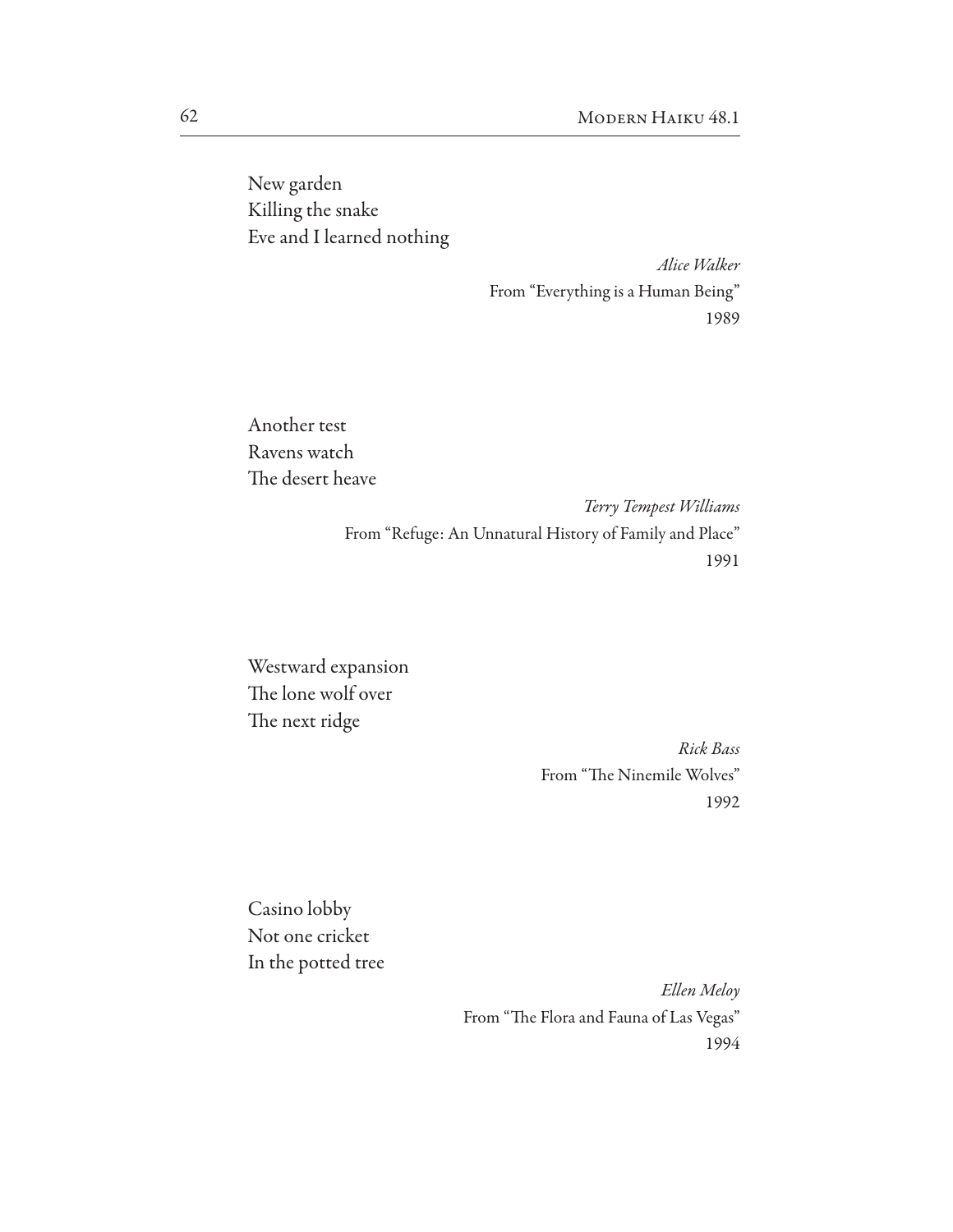Backyard garden Children clapping As carrots come up

> Barbara Kingsolver From "Knowing Our Place" 2002

Using the average number of words I read per piece to find one haikuthat is, the frequency of found haiku—I performed statistical analyses to test for the effect of gender, the effect of genre, and the effect of era on haiku aesthetics. The tests show no significant difference in frequency of haiku between male and female authors ( $t = -0.48$ , df = 59.75, p = 0.63; I excluded the group authors from this test). They show no significant difference in frequency of haiku among personal essay, fiction, letter, speech, reportage, and one court dissent  $(f = 2.33, p = 0.39)$ . The tests do show a significant difference in frequency of haiku among different eras spanning the twentieth century ( $f = 2.49$ ,  $p = 0.01$ ).

What is the nature of that difference? I investigated more and found no significant difference in any combination for the years between 1855 and 1944. Further, these eras were not significantly different from more recent eras. The difference, then, exists between the era of 1945 to 1974 and the era of 1975 to 2007 ( $p = 0.008$ ).

Why would texts from 1945 to 1974, on average, exhibit haiku aesthetics more frequently than, on average, texts from 1975 to 2007? It could simply be editorial discernment by McKibben and by me. It could be subject matter, but when I compared the topics of texts during these eras to each other and to a timeline of environmental events, I saw almost perfect overlap: in spite of particular crises or events drawing (inter)national attention, the writers in the middle of the century and near the end of the century both responded to toxic and hazardous pollution, energy use, species and habitat loss, environmental justice, climate change, and agriculture. The answer to why I found a difference between eras could be technology. Among many global events, the Internet looms large in how our lives have changed from 1945 to 1975 to 2007 and today.